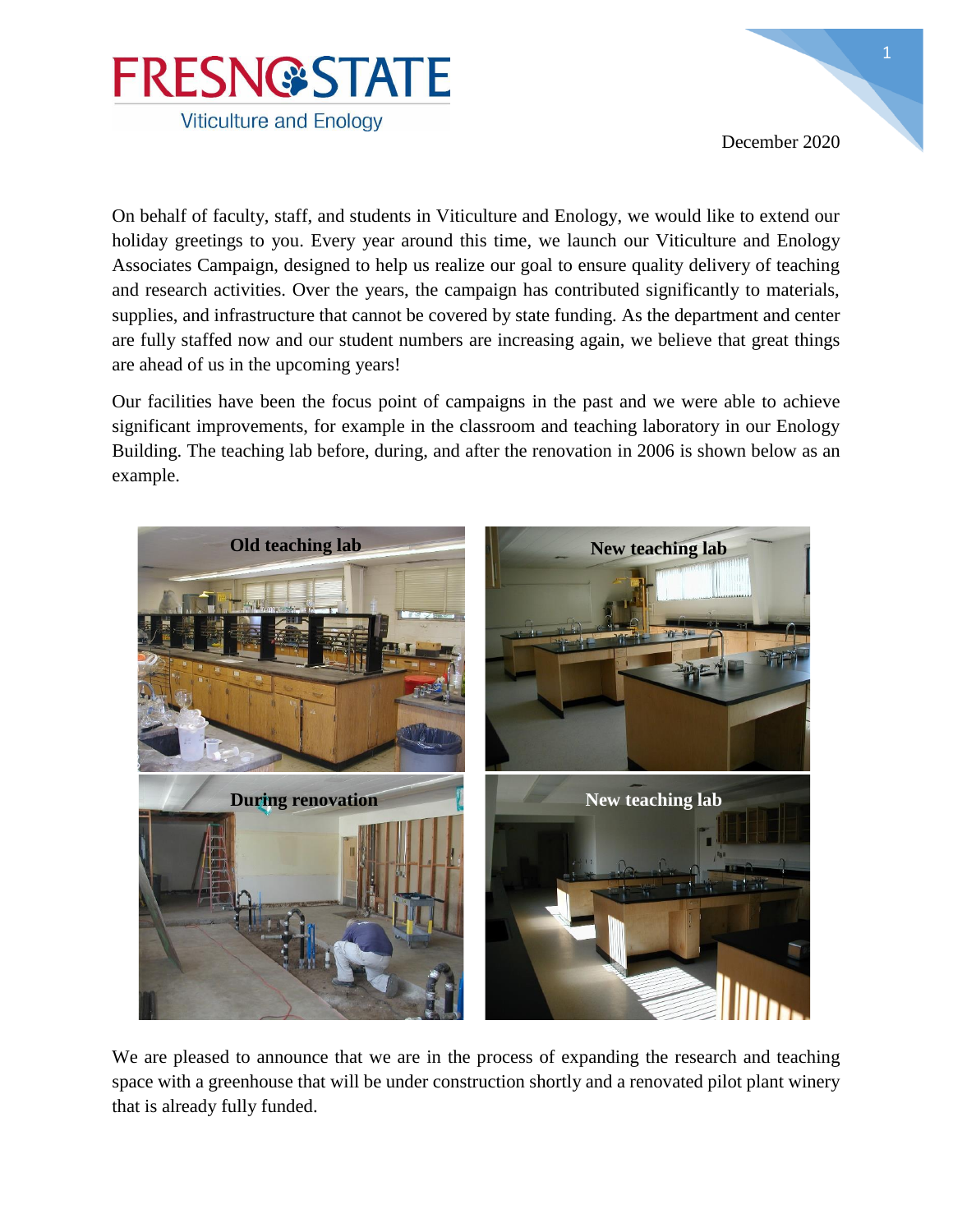

Especially the research and teaching winery has not been upgraded in decades and will greatly improve our research capabilities once it is completed.

While these projects are already bringing us closer to where we want to be, there is still a long way to go. In the upcoming year, we need to address a few items that were left out previously and your contribution will help achieve this vision. Even though the teaching laboratory was renovated in 2006, the teaching preparation room next to it (shown below) and some of the infrastructure like fume hood, autoclave, and incubators were not. We need to continue the renovation and replace these essential items that are needed by our students for the best education and hand-on training we can possibly provide.



If you wish to contribute to the Viticulture and Enology Associates Campaign, please fill out the attached form and return it along with your contribution. Please remember that your contribution is tax deductible as provided by Federal, State, and local law. On behalf of all of us in Viticulture and Enology at Fresno State, we are grateful for your generous and continued support of our teaching and research program and look forward to a fruitful partnership!

Sincerely,

Fund Shresk

Dr. Anil Shrestha V Dr. Stephan Sommer Department Chair Research Director

2